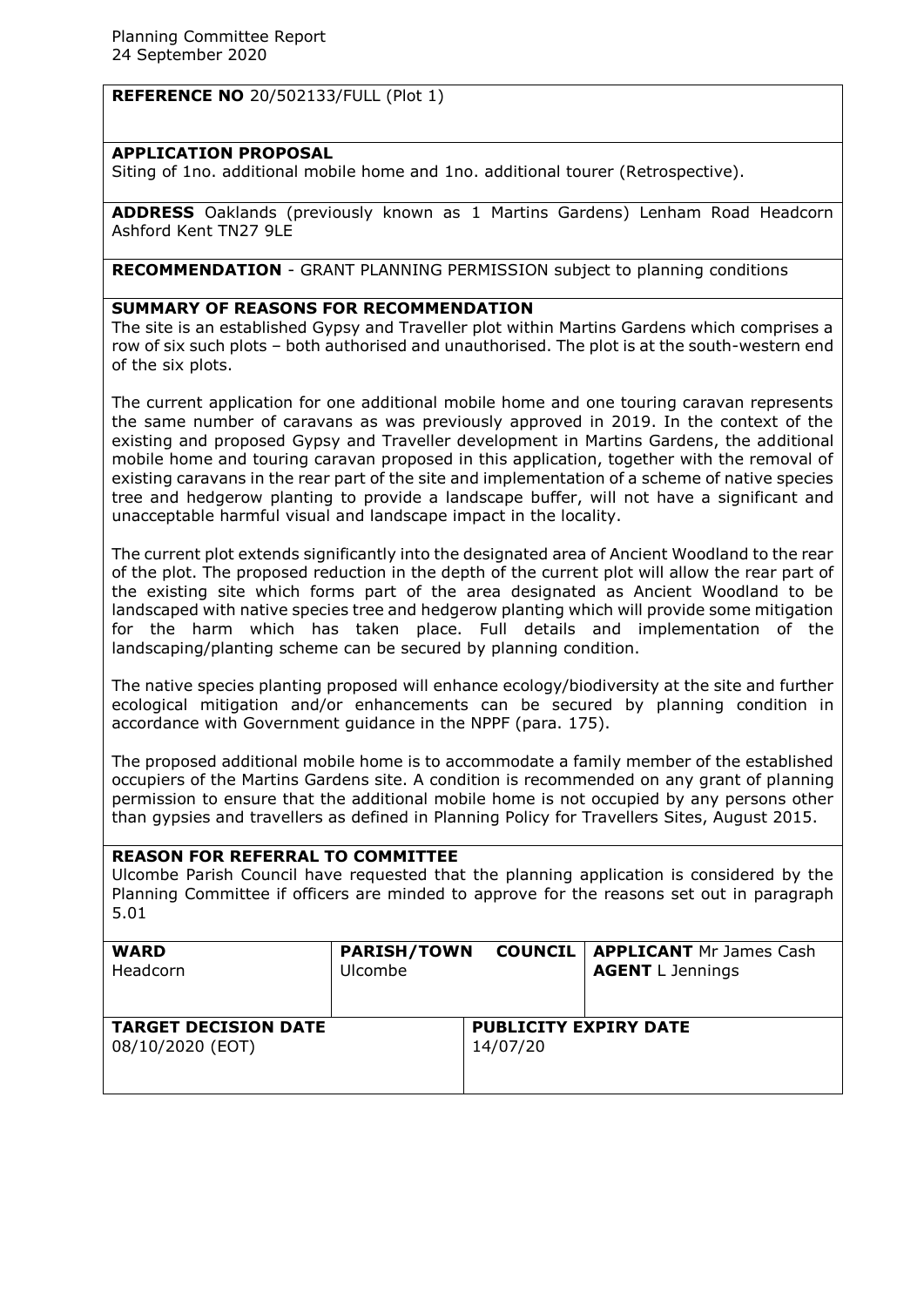#### **Relevant Planning History**

 History for current application site Oaklands (previously known as 1 Martins Gardens). 18/506270/FULL Application for one additional mobile home and one additional tourer. (Resubmission of 18/502176/FULL) (Part retrospective) approved 12.08.2019 (committee decision)

18/502176/FULL Proposed siting of 3 additional mobile homes and 3 touring caravans at 1 Martins Gardens. Refused 12.10.2018 for the following reasons:

- *1) 'In the absence of sufficient information pertaining to Gypsy and Traveller status there is no justification for allowing this development, given the adverse visual harm it would have on the character, appearance and landscape of the countryside hereabouts that falls within a Landscape of Local Value and is of high overall landscape sensitivity that is sensitive to change. The proposed development would represent inappropriate development in the countryside for which no justification has been demonstrated. The proposal is therefore contrary to policies SS1, SP17, DM1, DM15 and DM30 of Maidstone Local Plan (2017); the Maidstone Landscape Character Assessment & Supplement (2012); the Maidstone Landscape Capacity Study: Sensitivity Assessment (2015); and the National Planning Policy Framework (2018)'.*
- *2) 'The access constructed to Lenham Road and the associated gates, brick piers and timber boarded front boundary fencing is visually incongruous and intrusive in the roadside views and is harmful to the rural character of the road and the visual amenity along the road generally, contrary to the aims and requirements of policies SS1, SP17, DM1, DM15 and DM30 of the Maidstone Borough Local Plan (Adopted October 2017) and Government guidance in the NPPF (2018)'.*
- 3) *'The intensification of the use of the site for the stationing of mobile homes has resulted in the significant encroachment of the use into a designated area of Ancient Woodland and the significant loss of trees and soils from the area of Ancient Woodland and trees and hedgerows from the frontage to Lenham Road and the front part of the south-western side boundary to the detriment of the visual amenity and landscape of the open countryside location which forms part of Low Weald Landscape of Local Value and the ecological and wildlife interests of the site, contrary to policy DM3 of the Maidstone Borough Local Plan (Adopted 2017) and Government guidance in the NPPF (2018)'.*

MA/11/1122 An application to discharge conditions relating to ENF/10155 appeal decisions (A) APP/U2235/C/08/2090071 conditions 2 & 3; & (B) APP/U2235/C/08/2090073 conditions 3 & 4 – being details of Site Management Plan. Approved 23.12.11.

MA/09/1722 An application to discharge conditions relating to ENF/10155 appeal decisions (A) APP/U2235/C/08/2090071 conditions 2 & 3; & (B) APP/U2235/C/08/2090073 conditions 3 & 4 – being details of Site Management Plan. Split decision (Part refused/part approved) 24.12.09.

ENF/10155 (Enforcement notice A) Appeal allowed and enforcement notice quashed 24.07.09. The allowed appeal granted permission for the change of use of the land from a mixed use of woodland and nil use to stationing and residential occupation of caravans, the parking and storage of motor vehicles, the erection of fencing on the site and a new entrance gate at the access onto Lenham Road and the placing on the land of domestic and other paraphernalia all ancillary to the residential occupation of caravans on the land.

ENF/10155 (Enforcement notice B) Appeal allowed and enforcement notice quashed 24.07.09. The allowed appeal granted permission for operational development comprising the construction of hardsurfacing and engineering operations comprising the infilling of a pond.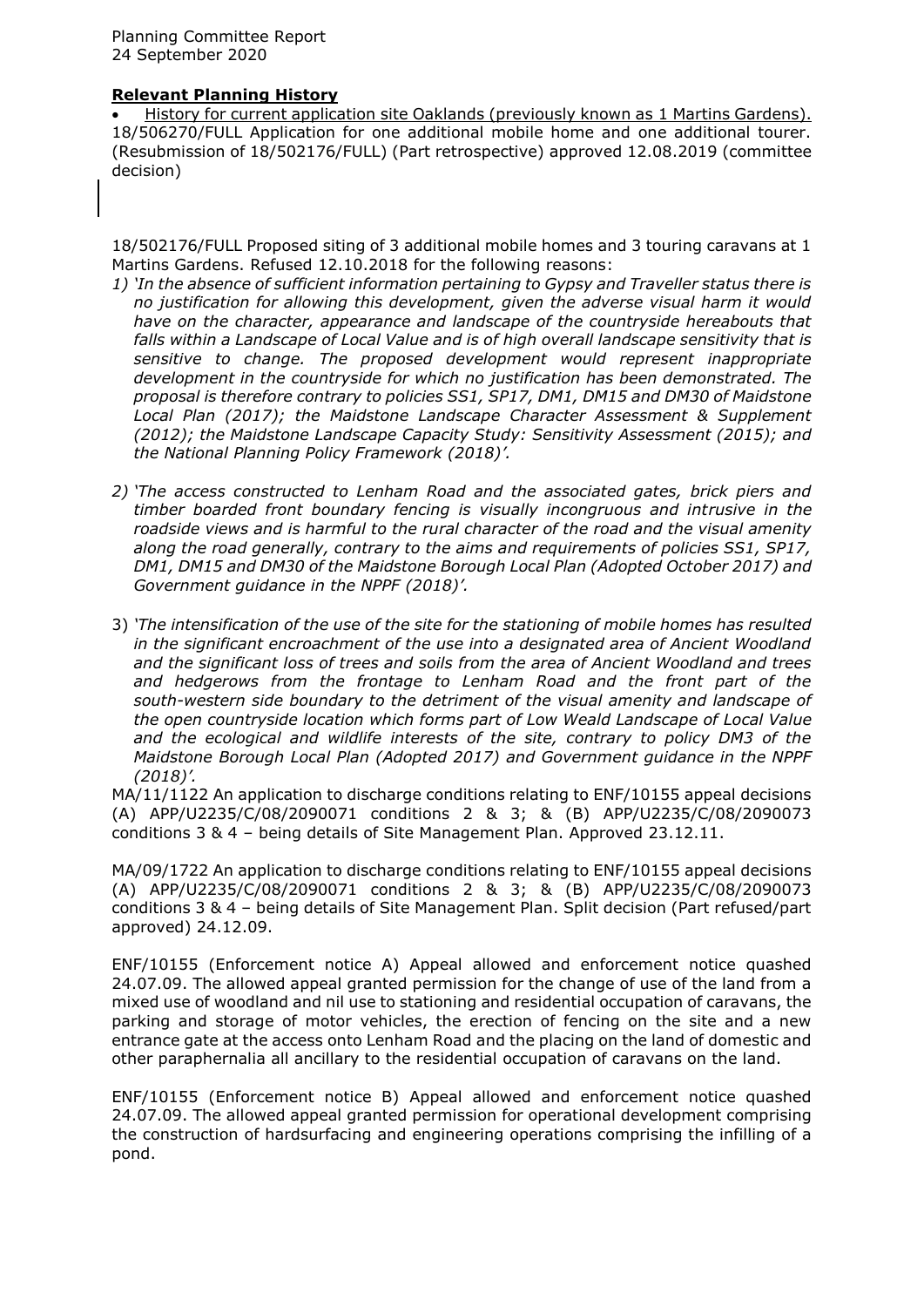Planning Committee Report 24 September 2020

#### Adjacent plots

Decisions on the following planning applications for adjacent plots of land are currently pending. There are current applications for 4 out of the 6 plots with no applications submitted for Plot 2 (1A Martins Gardens) or Plot 5 (3 Martins Gardens/5 Martins Gardens). The planning history for these adjacent sites is provided in the relevant reports.

#### **Plot 1 The current application relates to Plot 1 which is the subject of this report**

Oaklands/1 Martins Gardens- 20/502133/Full Siting of 1no. additional mobile home and 1no. additional tourer (Retrospective).

#### **Plot 2**

1A Martins Gardens - No current planning application (Medical reasons have been given for not submitting an application at this time)

# **Plot 3**

1B Martins Gardens - 20/502134/full - Siting of 1no. mobile home, 1no. tourer and erection of a dayroom (Retrospective).

#### **Plot 4**

2 Martins Gardens 20/502135/FULL Siting of 2 mobile homes and 2 tourers (Retrospective).

# **Plot 5**

3 Martins Gardens/5 Martins Gardens - No current planning application (Medical reasons have been given for not submitting an application at this time)

#### **Plot 6**

4 Martins Gardens/6 Martins Gardens - 20/502136/Full - Siting of 1no. additional mobile home (Retrospective).

# **MAIN REPORT**

# **1. DESCRIPTION OF SITE**<br>1.01 The site is located off the

- The site is located off the north-western side of Lenham Road and comprises the south-western most plot of a row of Gypsy sites running north-eastwards from the site along Lenham Road. Unlike the five neighbouring plots to the north-east which are accessed from a shared accessway off Lenham Road, the application plot has a frontage and separate access to Lenham Road.
- 1.02 The plot access comprising 2m approx. high brick piers with splayed brick walls either side and timber gates is currently unauthorised from a planning point of view. Beyond the rear (north-western) part of the site is a group of trees and a pond. The boundaries of the site are enclosed by 2m approx. high timber fencing and there is a line of trees along the south-western side boundary. Beyond the trees and pond to the rear of the site and along the south-western boundary is open field.
- 1.03 A public footpath (KH335) runs north-westwards from Lenham Road adjacent to the north-eastern boundary of the plot at the north-eastern end of the row of six plots. To the rear of the plots at the south-western end of the row of Gypsy sites, including the rear of the current application plot, is an area designated as Ancient Woodland on the Policies Map to the Maidstone Borough Local Plan (Adopted October 2017). The rear part of the current application plot extends into the designated area of Ancient Woodland.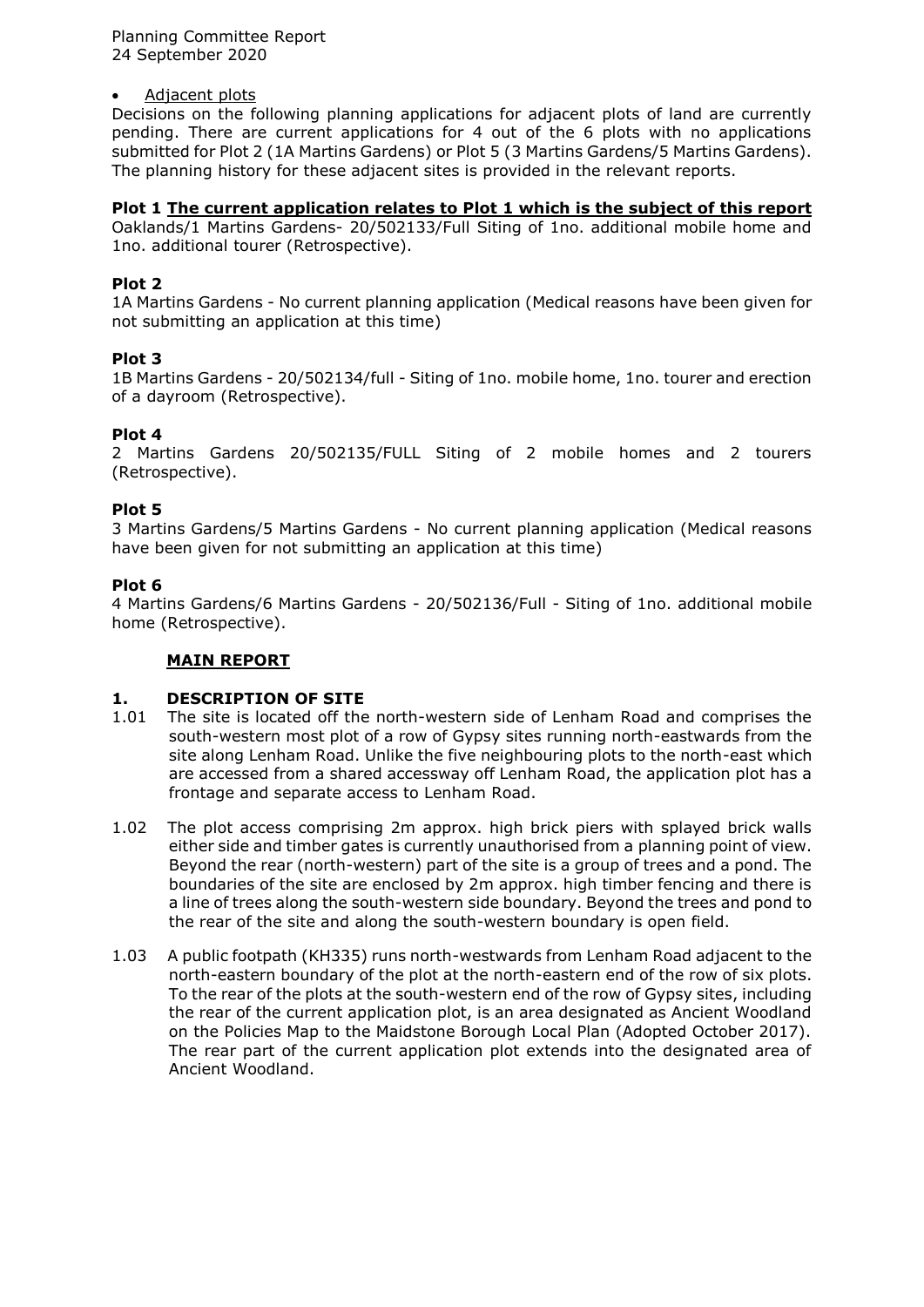- 1.04 The site is less than 2km from the edge of Headcorn village (to the south-west of the site) and for the purposes of the Local Plan, the site is within the open countryside and within the Low Weald Landscape of Local Value as defined on the Policies Map to the Maidstone Borough Local Plan. The site is also within a KCC Minerals Safeguarding Area.
- 1.05 The 6 plots that make up Martins Gardens are within the parish of Ulcombe. The parish boundary with Headcorn, wraps around the 6 plots running along Lenham Road to the south east and the side boundary of The Oaklands to the south west.
- 1.06 The plot referred to in the current application as The Oaklands /1 Martins Gardens did benefit from planning permission granted by committee in August 2019 (18/506270/FULL) for one additional mobile home and one additional tourer. This decision last year was preceded by an allowed appeal in July 2009 under ENF/10155 (Enforcement notice A). The allowed appeal permitted the stationing of 1 static caravan, 1 touring caravan and 1 utility room.



# **Layout as approved under application 18/506270/FULL**

#### **1. Existing retained mobile 3. Proposed additional mobile 2. Existing retained utility block 4. Proposed additional tourer**

# **2. PROPOSAL**

2.01 The current application seeks planning permission for same number of caravans as previously approved (one additional mobile home and one additional touring caravan). The submitted plan shows the additional mobile home and tourer on a slightly different location on the site.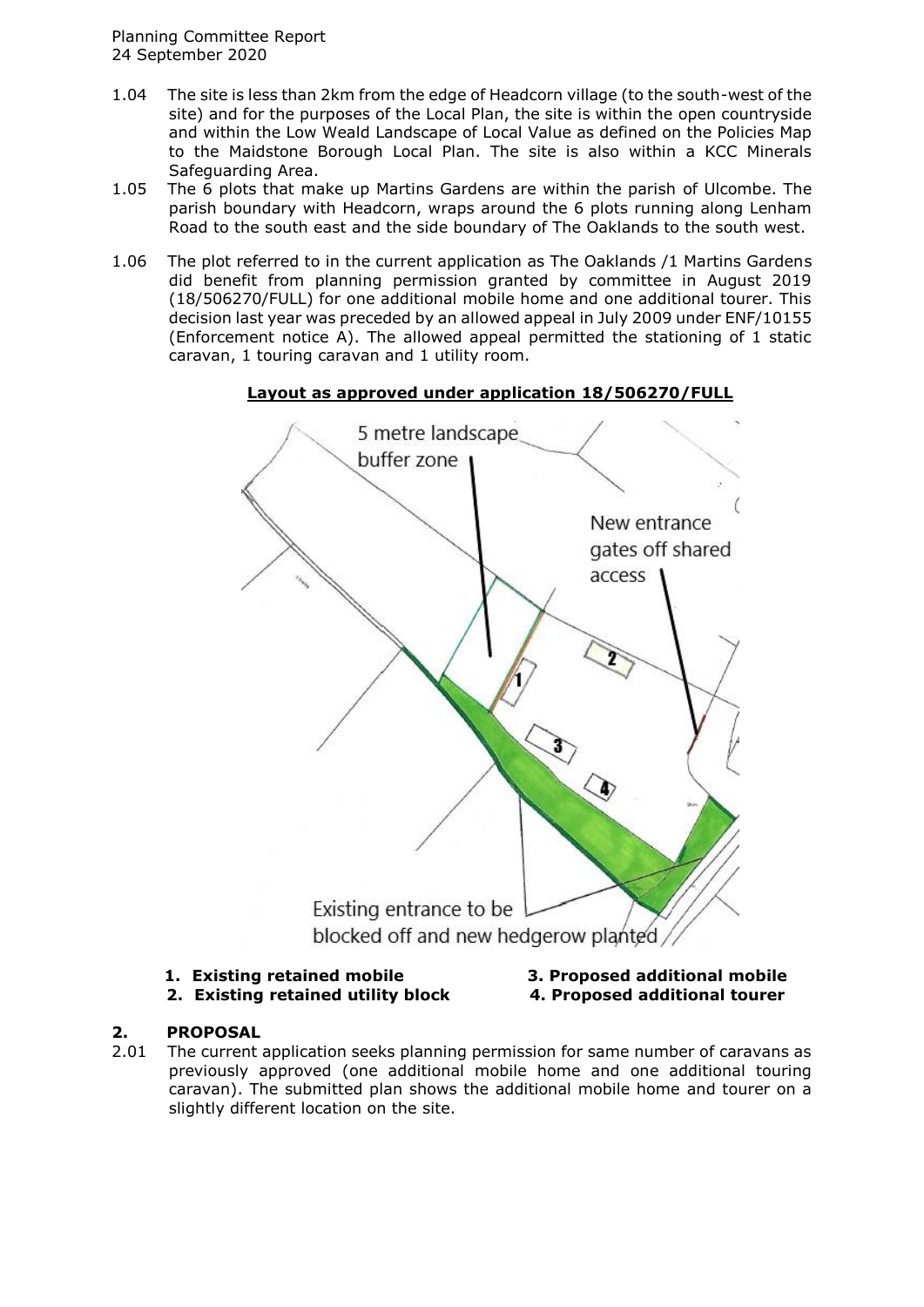- 2.02 The Planning Statement submitted in support of the application states that the mobile home will be occupied by the applicant's eldest son and his girlfriend who have a small child and now need a stable base.
- 2.03 The Planning Statement further states that although the family member has been travelling and using the roadside to stop in, he now needs a stable base to bring up his child and enable the child to get an education.
- 2.04 The Planning Statement states that travelling gypsies are not accepted in schools as they don't have addresses and without a permanent base for the applicant's family member's girlfriend and child, the child will not be able to be registered anywhere.
- 2.05 There are currently two vehicular access points from Lenham Road, the first access serves the current application site at Oaklands/1 Martins Gardens, with the second access serving the other 5 plots. The previously approved application in August 2019 involved the removal of the direct access from Lenham Road to the application site with access provided from the existing internal service road. The current application seeks the retention of the existing access arrangements and the two existing access points. A 5m wide native species landscaped buffer zone is shown between the caravans and the ancient woodland.
- 2.06 The plan below shows the caravans to be removed, retained and the positions of a proposed mobile home and tourer as part of the current application. The previously approved proposal for this site included on the front half of the site, 1 retained mobile, 1 retained utility block and an additional mobile and an additional tourer. The current proposal includes the same number and type of development with the proposed mobile (replacing a mobile removed from the back of the site) and tourer in slightly different locations.
- 2.07 A planning condition attached to the earlier planning permission (18/506273/FULL) was drafted so that the approval would lapse if a number of details were not submitted to the Council by the applicant within the 3 months following the decision.
- 2.08 The applicant has explained that to the best of their knowledge the required details were submitted within the required time limit, however due to a number of issues including several family bereavements the submission was not chased up.
- 2.09 The Council has no record of these details being received and the current planning application is submitted on the basis that the earlier planning permission (18/506273/FULL) is now incapable of implementation. Whilst this earlier permission cannot be implemented, the committee decision from August 2019 remains a strong material consideration in the assessment of this current planning application.
- 2.10 A similar condition (condition 4) to that referred to above is recommended to be attached to this resubmitted application with a reduced compliance time period of 6 weeks (previously 12 weeks). Whilst 6 weeks would normally be considered an unreasonably short time period for the submission of details, in this case the applicant is already fully aware of the condition requirements and has stated that a submission was previously prepared.
- 2.11 The condition requires additional detail on the, means of enclosure, extent of hardstanding and parking; the means of foul and surface water drainage of the site; proposed and existing external lighting on the boundary of and within the site; new tree and hedgerow planting for the formation of a 5m wide landscape buffer zone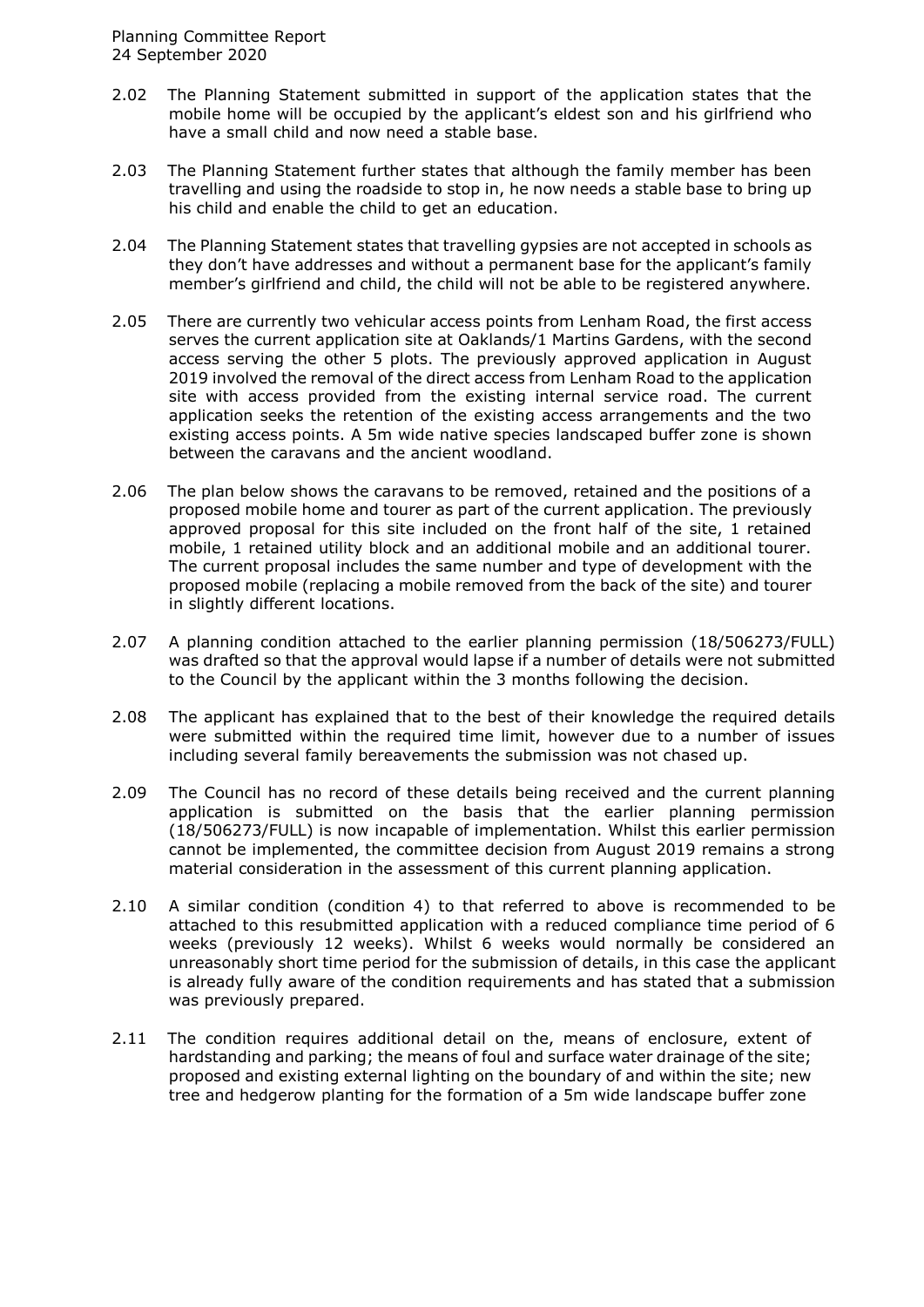# 5 6 1. Removed existing mobile 4. Retained existing utility 2. Removed existing mobile 5. Retained existing mobile

#### **Current application - caravans to be removed, retained caravans and replacement/proposed caravans.**

- 
- 3. Removed existing mobile 6. Proposed tourer
- -
	- 7. Proposed mobile
- 2.12 including details of species, plant sizes and proposed numbers and densities; measures to enhance biodiversity at the site; and a timetable for implementation of these details.

# **3. POLICY AND OTHER CONSIDERATIONS**

- Maidstone Borough Local Plan 2017: Policies SS1, SP17, GT1, DM1, DM3, DM8, DM15, DM30
- National Planning Policy Framework (NPPF)
- National Planning Practice Guidance (NPPG)
- Planning Policy for Traveller Sites (PPTS) (2015)
- Landscape Capacity Study: Sensitivity Assessment (2015)
- Landscape Character Assessment (2012 amended 2013)
- Landscape Character Assessment Supplement (2012)
- KCC Minerals Plan
- Gypsy and Traveller and Travelling Showpeople Accommodation Assessment January 2012
- Gypsy and Traveller and Travelling Showpeople Topic Paper (2016)
- Draft Headcorn Neighbourhood Plan (see note below)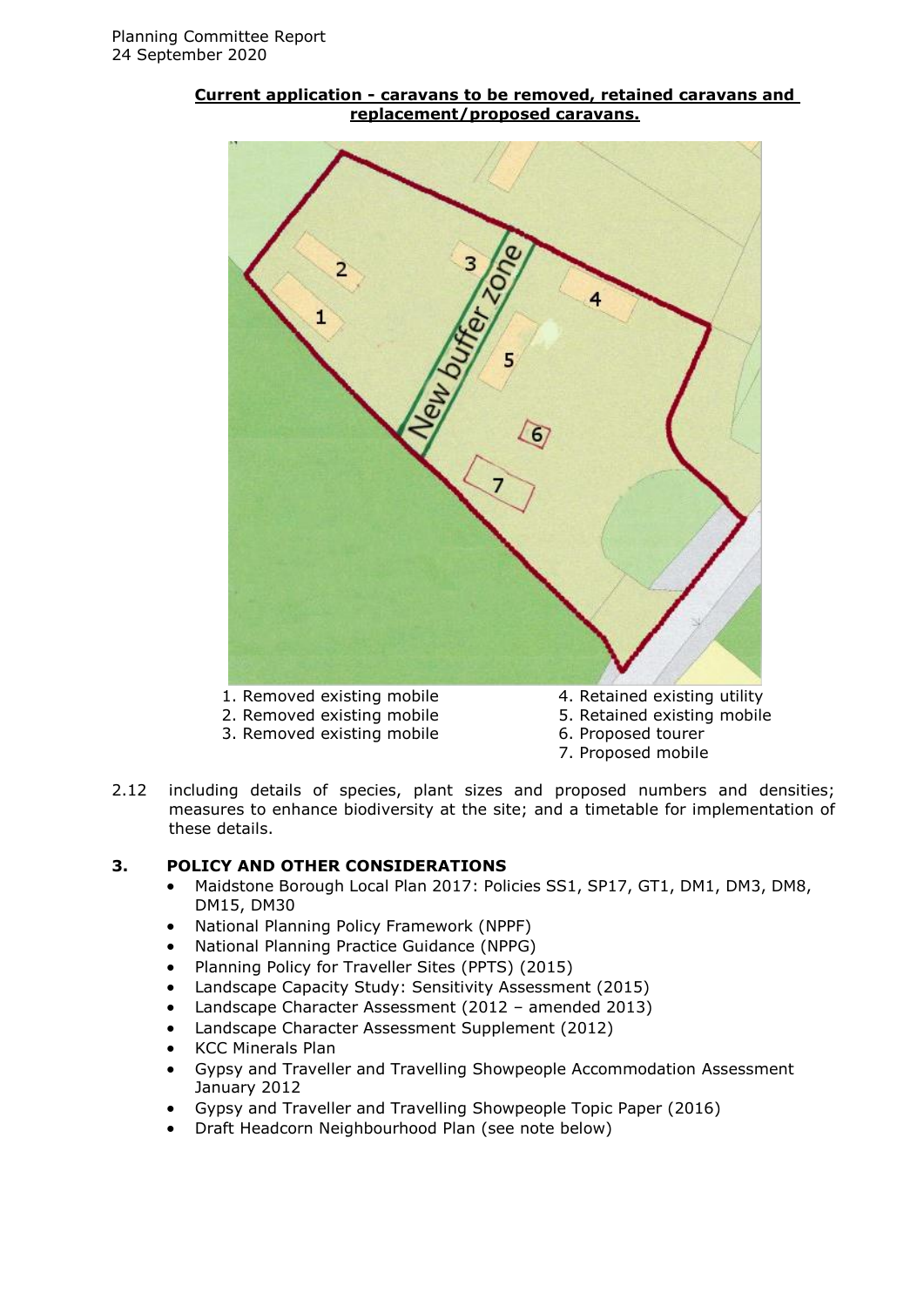*NB: The Final Examiner's Report on the Headcorn Neighbourhood Plan was published on 19 March 2017. In his report the examiner set out a number of failings that were found with the submitted neighbourhood plan. As a result of his conclusions the examiner recommended, in accordance with legislation that the neighbourhood plan should not proceed to a local referendum. The neighbourhood plan has since been withdrawn.*

# **4. LOCAL REPRESENTATIONS**

# **Local Residents**

4.01 No response from local residents.

# **Shenley Farms (Aviation) Limited**

4.02 No objection raised providing the development will not be in any way inconsistent with the existing and well established use of and activity at Headcorn Aerodrome.

# **5. CONSULTATIONS**

(Please note that summaries of consultation responses are set out below with the response discussed in more detail in the main report where considered necessary)

# **Ulcombe Parish Council**

- 5.01 Objection. Making the following comments:
	- The Parish Council are "astonished and unimpressed" at having to revisit Martins Gardens where the positions and number of caravans are constantly changing.
	- The Parish Council are "incredibly disappointed that enforcement notices were not served, and that the applicants have been able to circumvent the threat of enforcement by putting in almost identical planning applications to those submitted in December 2018".
	- It must be determined whether the applicant is a gypsy or traveller in planning terms.
	- Evidence that the applicant is leading a "nomadic habit of life" needs to be provided.
	- There is no "unmet or proven need" for gypsy and traveller sites.
	- Maidstone Borough Council now has a 5.3 year supply of traveller pitches.
	- There is a high proportion of gypsy and travellers in Ulcombe
	- Existing countryside protection policies should be applied in the Low Weald Landscape of Local Value.
	- The Parish Council object to all proposals for Martins Gardens that exceed the permissions granted as a result of the 2009 appeals.
	- long suffering residents of Lenham Road have consistently complained about the very high levels of noise, and the intrusive light pollution form Martins Gardens. This is affecting the health and quality of life of these residents, and is contrary to the NPPF 2019, paragraph 180, which states that planning policies and decisions should take into account the potential sensitivity of the site or the wider impacts.
	- The conditions laid down by the planning committee have been blatantly and cynically ignored, surely it is time for MBC to make a stand and refuse permission on this site.

# **Headcorn Parish Council (Neighbouring Parish Council)**

5.02 Objection, making the following comments:

- The committee expressed complete dismay that we are faced with further retrospective applications for the above sites. Very similar applications were considered and approved by MBC in August 2019.
- Despite requests, no enforcement action was taken in relation to the site delivery planning condition that was attached to earlier approvals.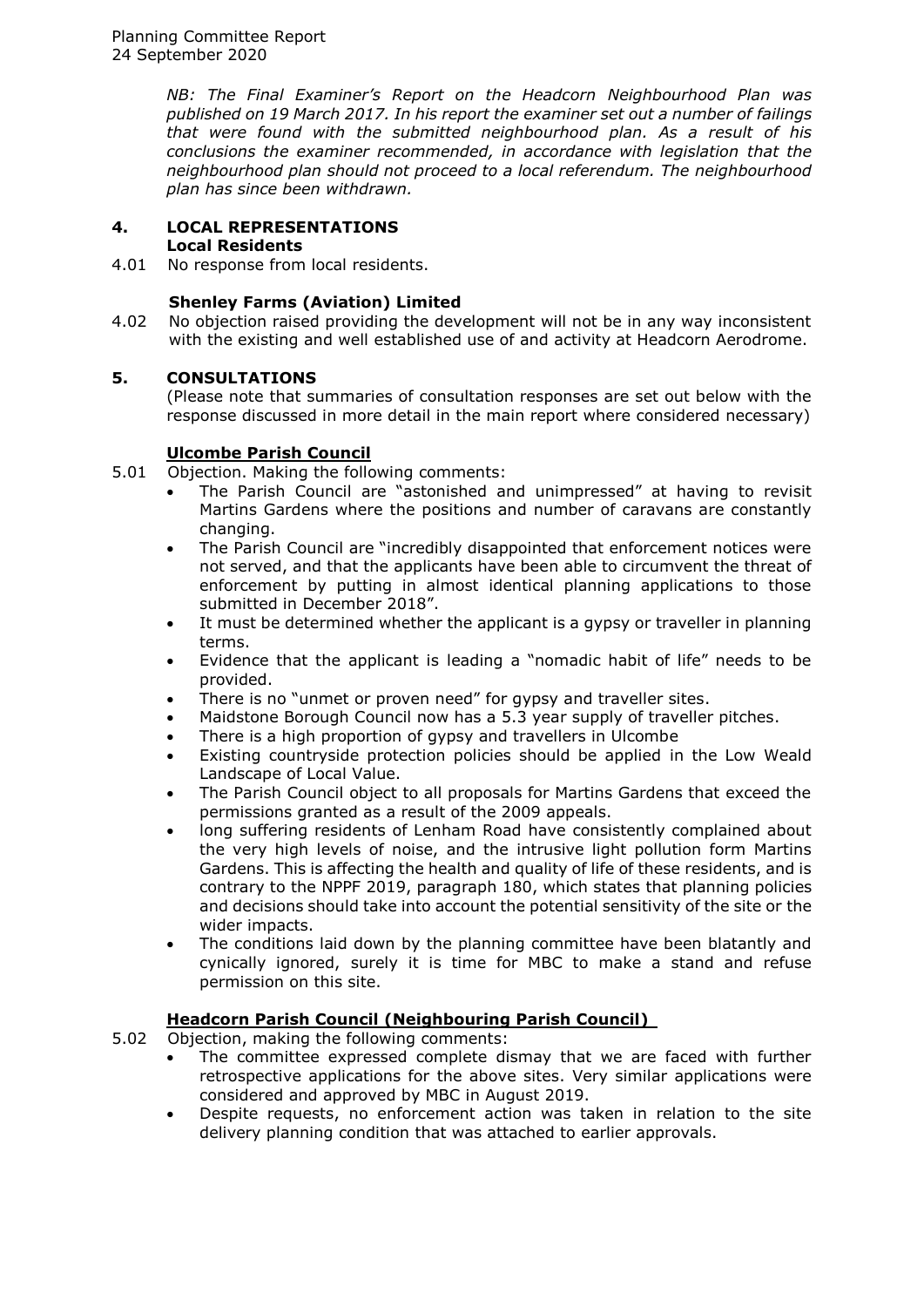- The gypsy/traveller status of the applicant
- Gypsy and Traveler housing need verses supply.
- Development in the Open Countryside and paragraph 25 of the PPTS which states that Local Authorities should strictly limit Traveler site development in open countryside.
- Particular attention drawn to the fact that the area concerned was once 80% ancient woodland and ponds and due regard must be paid to reinstating what has been lost
- Poor social cohesion with the villages settled community with many feeling unable to comment on the situation for fear of reprisals.
- Contrary to SS1, SP17, DM1, DM15, and DM30.
- The Committee wish to see these applications refused and referral to planning committee is required.

# **Kent Highways**

5.03 No objection. Recommend informative about highways approvals.

#### **KCC Minerals and Waste Planning Policy Team**

- 5.04 No objection. The site is not within 250 metres of any safeguarded mineral or waste facility, and thus would not have to be considered against the safeguarding exemption provisions of Policy DM 8: Safeguarding Minerals Management, Transportation, Production and Waste Management Facilities of the adopted Kent Minerals and Waste Local Plan 3013-30.
- 5.05 With regard to land-won minerals safeguarding matters it is the case that the area of the application site is entirely coincident with a safeguarded mineral deposit, that being the Paludina Limestone (a marble that is used as a specialist building stone). The application benefits from exemption criterion (6) of Policy DM 7: Safeguarding Mineral Resources and as result a Minerals Assessment is not required.

#### **Forestry Commission**

5.04 No objection raised. Comment that Ancient Woodland is an irreplaceable habitat. The NPPF (para. 175) states that development resulting in the loss or deterioration of irreplaceable habitats (such as ancient woodland and ancient or veteran trees) should be refused, unless there are wholly exceptional reasons and a suitable compensation strategy exists.

#### **Natural England**

5.05 No comment. Referral to standing advice

# **6. APPRAISAL**

#### **Main Issues**

- 6.01 The key issues for consideration relate to:
	- Need for Gypsy sites
	- Supply of Gypsy sites
	- Gypsy Status
	- Personal circumstances
	- Visual and landscape impact
	- Cumulative impacts
	- Design
	- Siting sustainability
	- Residential amenity
	- Parking and highway safety
	- Area of Ancient Woodland and ecological interests
	- Human Rights and Equality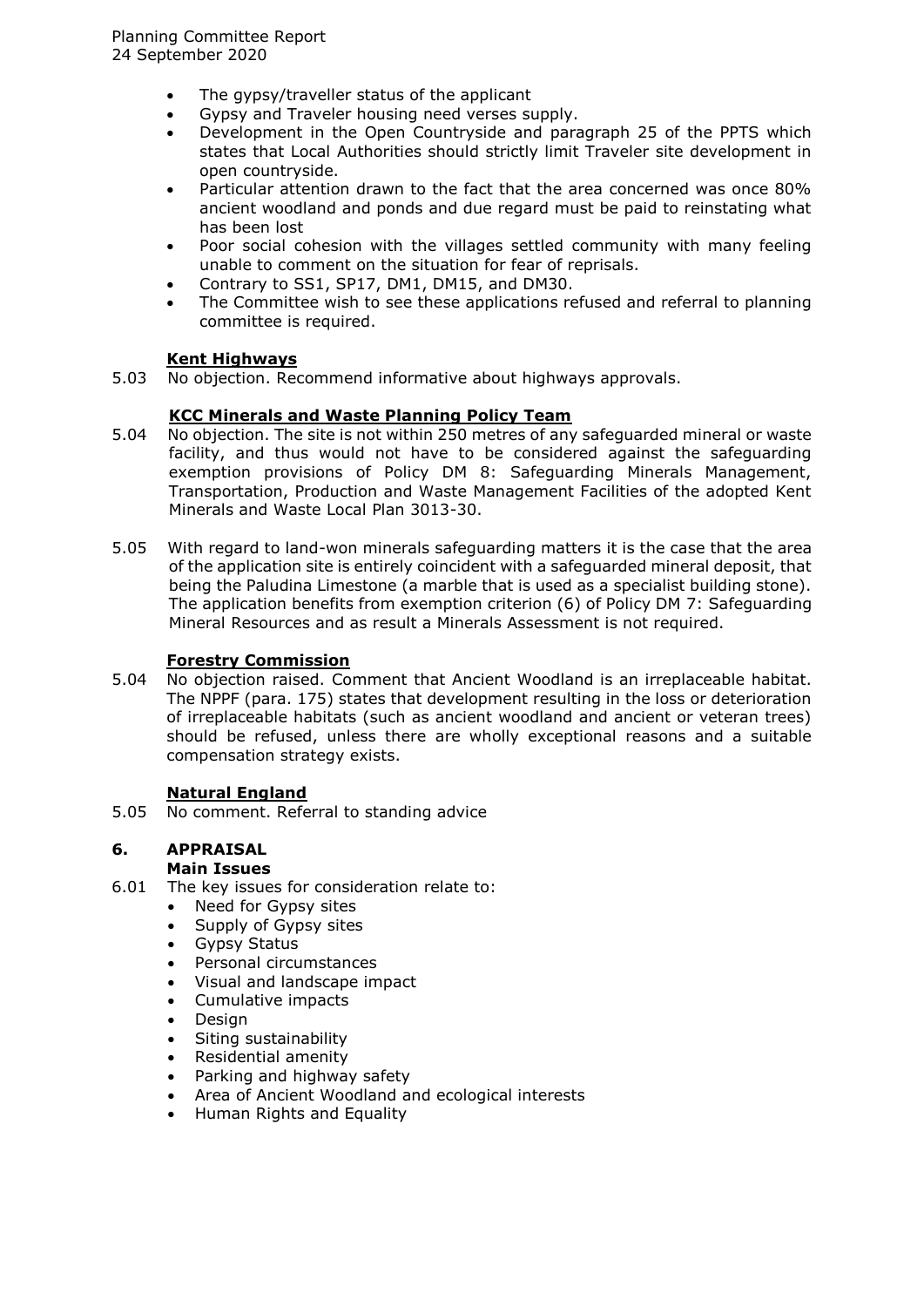# **Need for Gypsy sites**

- 6.02 The Maidstone Borough Local Plan was adopted in October 2017 and includes policies relating to site provision for Gypsies and Travellers. Local Authorities also have responsibility for setting their own target for the number of pitches to be provided in their areas in their Local Plans.
- 6.03 Maidstone Borough Council, in partnership with Sevenoaks District Council commissioned Salford University Housing Unit to carry out a Gypsy and Traveller and Travelling Showpeople Accommodation Assessment (GTAA) dated January 2012. The GTAA concluded the following need for pitches over the remaining Local Plan period:

| <b>Period</b>                | No. of pitches |
|------------------------------|----------------|
| Oct 2011 - March 2016        | 105            |
| April 2016 - March 2021      | -25            |
| April 2021 - March 2026      | 27             |
| April 2026 - March 2031      | 30             |
|                              |                |
| Total Oct 2011 to March 2031 | 187            |

#### **Need for Gypsy and Traveller Pitches Oct 2011 to March 2031**

- 6.04 The GTAA was completed prior to the refinement to the definition of Gypsies and Travellers contained in the revised PPTS published in August 2015. The GTAA is the best evidence of need at this point, forming as it does part of the evidence base to the Local Plan. It is considered to be a reasonable and sound assessment of future pitch needs, albeit that actual needs may prove to be somewhat lower as a result of the definition change. The current GTAA provides the best evidence of need but each decision must be taken on evidence available at the time of a decision made.
- 6.05 The target of 187 additional pitches is included in Policy SS1 of the Adopted Maidstone Borough Local Plan (Adopted October 2017).

#### **Supply of Gypsy sites**

- 6.06 Accommodation for Gypsies and Travellers is a specific type of housing that Councils have a duty to provide for under the Housing Act (2004). Adopted Local Plan policy DM15 accepts that subject to a number of criteria being met, this type of accommodation can be provided in the countryside.
- 6.07 The following table sets out the overall number of pitches which have been granted consent from  $1<sup>st</sup>$  October 2011, the base date of the assessment, up to 31<sup>st</sup> March 2020.

| <b>Type of consents</b>                      | No. of pitches |
|----------------------------------------------|----------------|
| Permanent consent                            | 196            |
| Permanent consent + personal condition       | 30             |
| Consent with temporary condition             | $\Delta$       |
| Consent with temporary + personal conditions | 39             |

#### **Supply of Gypsy and Traveller Pitches Oct 2011 to 31 March 2020**

6.08 A total of 226 pitches have been granted permanent consent since October 2011 (196+30). These 226 pitches exceed the Local Plan's 187 pitch target. The Council's current position is that it can demonstrate an 8 year supply of Gypsy and Traveller sites at the base date of  $1<sup>st</sup>$  April 2020.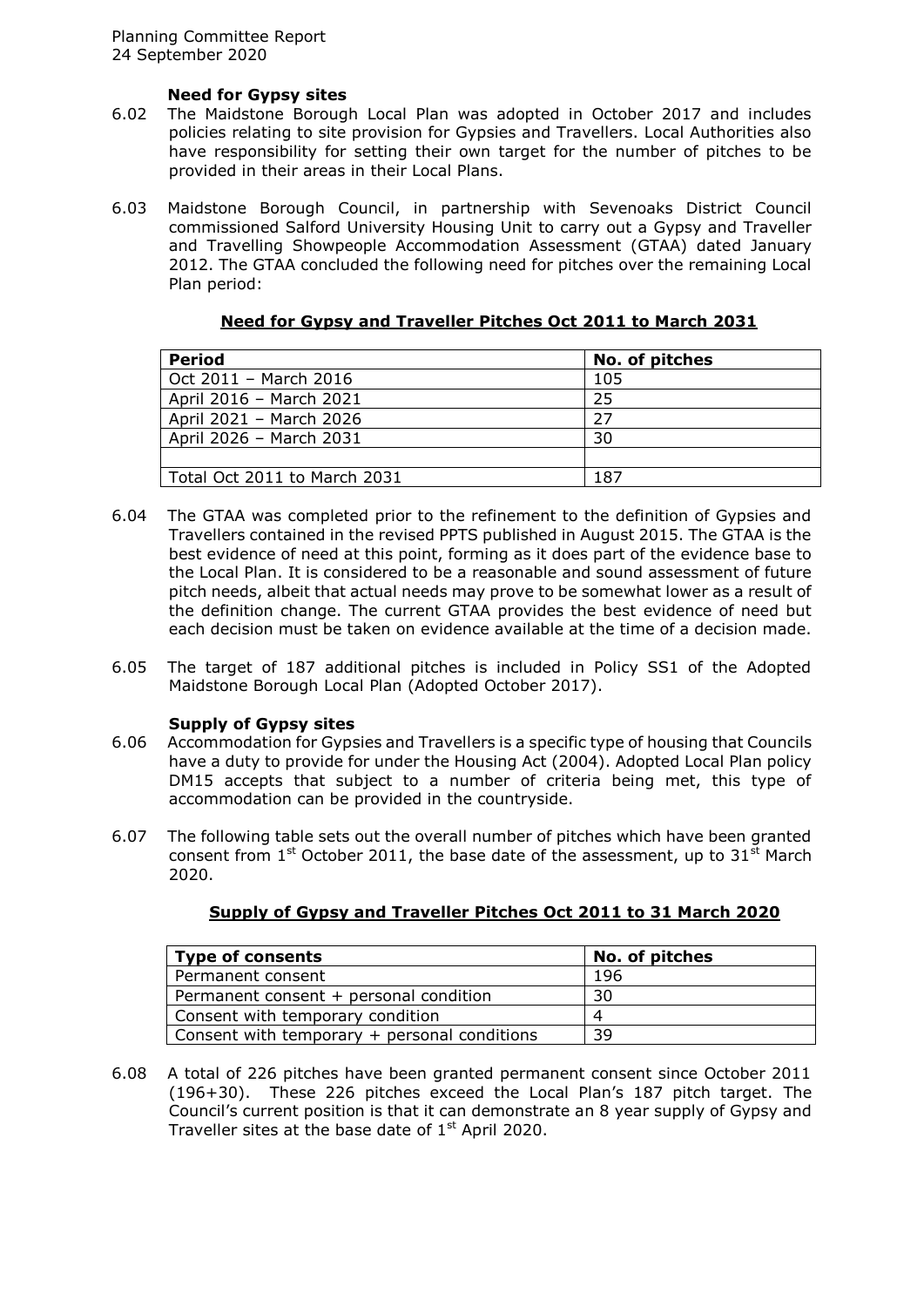- 6.09 Government guidance on Gypsy and Traveller development is contained in 'Planning Policy for Traveller Sites' (PPTS). The PPTS at paragraph 11 advises "…Where there is no identified need, criteria-based policies should be included to provide a basis for decisions in case applications nevertheless come forward. Criteria based policies should be fair and should facilitate the traditional and nomadic life of travellers while respecting the interests of the settled community".
- 6.10 The PPTS directs that the lack of a 5 year supply of Gypsy and Traveller pitches should be given weight in the consideration of granting consent on a temporary basis. As the Council considers itself to be in a position to demonstrate a 5 year supply of pitches, the PPTS direction to positively consider the granting of temporary consent does not apply.

# **Gypsy Status**

- *6.11* The planning definition of 'gypsies & travellers' as set out in the PPTS has been amended to exclude those who have ceased to travel permanently. The revised definition (Annex 1 of the PPTS) is as follows: *"Persons of nomadic habit of life whatever their race or origin, including such persons who on grounds only of their own or their family's or dependants' educational or health needs or old age have ceased to travel temporarily, but excluding members of an organised group of travelling showpeople or circus people travelling together as such".*
- 6.12 As noted above, the definition includes those who are of a nomadic habit of life who have ceased to travel temporarily because of their own, or their dependants', health or education needs or old age. To determine whether an applicant falls within the definition, the PPTS advises that regard should be had to; a) whether they had previously led a nomadic habit of life; b) the reasons for ceasing their nomadic habit of life; and c) whether there is an intention of living a nomadic habit of life in the future and if so, how soon and in what circumstances.
- 6.13 The Planning Statement submitted in support of the application states that the additional mobile home will be occupied by a member of the applicant's close family and their partner who have one young child and who need a stable base.
- 6.14 The Planning Statement states the occupant of the caravan who is a member of the applicant's close family has always led a nomadic life and has travelled with the applicant across the country for work in landscaping and horse dealing. The Planning Statement further comments that they always attend the horse fayres at Appleby, Cotswolds, Kent and Stow on the Wold (Gloucestershire) where they also seek work and deal in horses. The occupier of the caravan has no intention of giving up this life but needs his child to be settled.
- 6.15 The plot forms part of an established Gypsy and Traveller site at Martins Gardens and the proposed mobile home is to accommodate a family member of the established occupiers of the site, the partner and a young child. A condition is recommended on any grant of planning permission to ensure that the proposed mobile home is not occupied by any persons other than gypsies and travellers as defined in Planning Policy for Travellers Sites, August 2015 (or any subsequent definition that superseded that document).
- 6.16 The gypsy status of the occupiers of the caravan were accepted as part of the assessment of the earlier application and there has been no change in circumstances. Personal details provided in this report have been anonymised in line with guidance from the Council's Data Protection Officer.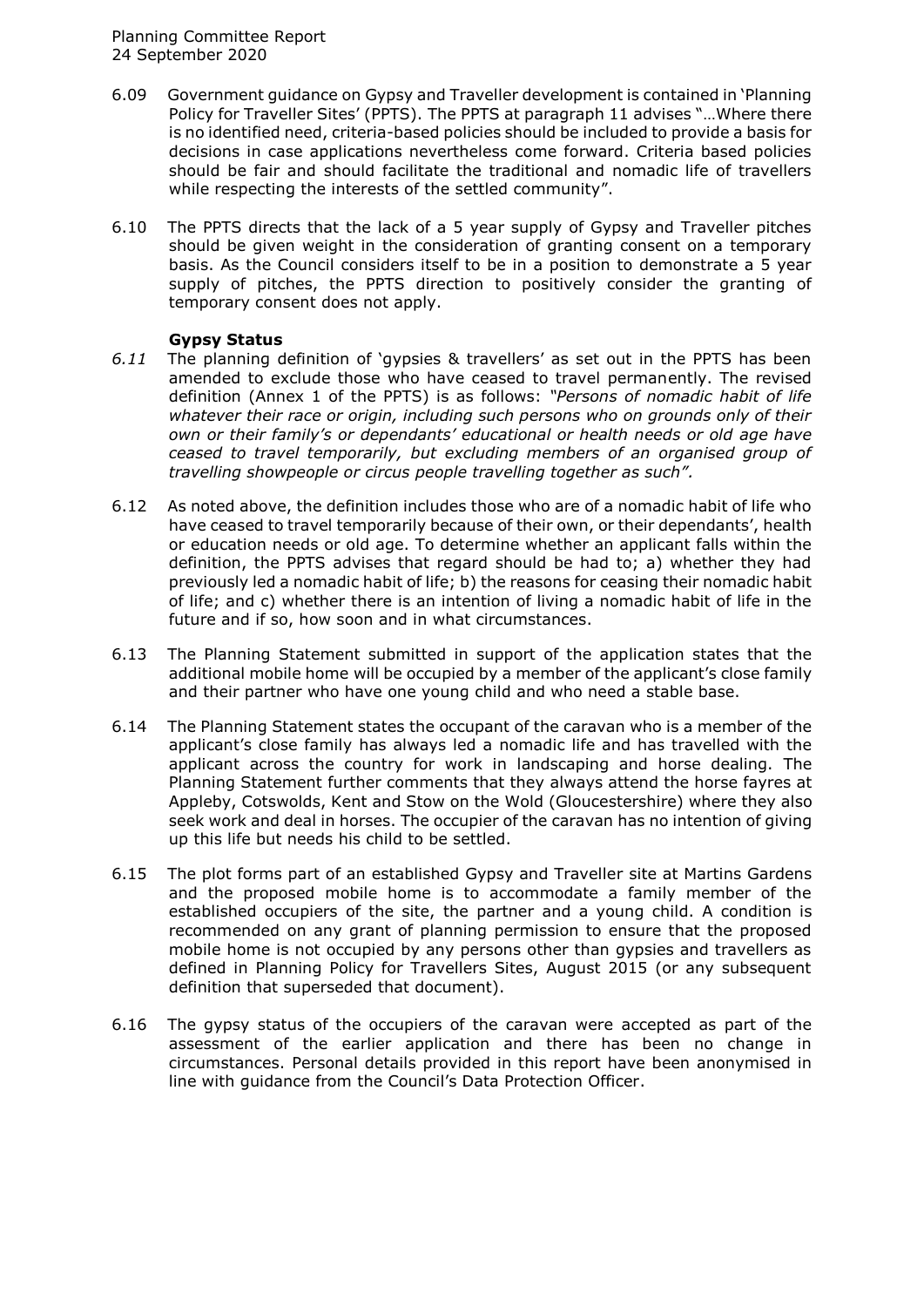#### **Personal circumstances**

6.17 The current application is submitted to provide a settled base for the applicant's oldest son and his girlfriend who now have one young child and who need a stable base to enable the child to be enrolled in main stream school in the future The personal circumstances are considered to outweigh the limited visual and landscape impact in the countryside location resulting from the development.

# **Visual and landscape impact**

- 6.18 The site lies in the open countryside to the north-east of the Headcorn village settlement. The open countryside location forms part of the Low Weald Landscape of Local Value as defined on the policies map to the adopted Local Plan. Policies SS1 and SP17 of the Local Plan seek to conserve or enhance areas of local landscape value.
- 6.19 A public footpath (KH335) runs north-westwards from Lenham Road adjacent to the north-eastern boundary of the plot at the north-eastern end of the row of six sites and an open field adjoins to the rear (north-west). To the rear of the plots at the south-western end of the row of Gypsy sites is an area designated as Ancient Woodland on the Policies Map to the Maidstone Borough Local Plan (Adopted October 2017).
- 6.20 Policies SP17 and DM30 of the Local Plan require that landscape protection should be given significant weight in considering development in the Low Weald Landscape of Local Value. In accordance with the Maidstone Landscape Character Assessments, the Low Weald generic guidelines seek to *"….conserve the largely undeveloped landscape with its scattered development pattern and isolated farmsteads"*; and more specifically, Landscape Area 43 (Headcorn Pasturelands) is an area being of *high* overall landscape sensitivity and is *sensitive to change*.
- 6.21 The plot, in this case, benefits from the planning permission granted on appeal on 24.07.09 under ENF/10155 (Enforcement notice A) (See history above) for the stationing of 1 static caravan, 1 touring caravan and a utility room. The site is predominantly hardsurfaced and enclosed by close boarded fencing. The site is seen in the context of the neighbouring Gypsy and Traveller plots in Martins Gardens to the north-east and south-west. Some of the development on these plots is currently unauthorised.
- 6.22 It is generally accepted that residential caravans/mobile homes comprise visually intrusive development out of character in the countryside. Consequently, unless well screened or discreetly located in unobtrusive locations, they are normally considered unacceptable due to their visual impact. Consequently, where they are permitted this is normally on the basis of being screened by existing permanent features such as hedgerows, tree belts, buildings or land contours, as required by policy DM15 of the adopted Local Plan.
- 6.23 The originally permitted plot extends significantly back (north-westwards) from Lenham Road, extending into the area of land designated as Ancient Woodland on the Policies Map to the adopted Local Plan. This resulted in a significant loss of trees and ponds from the woodland area. The applicant in the Planning Statement have said "Any trees that have been lost or fallen has been due to natural deterioration and have not been removed by the applicant for him to live on the site" The applicant also points out that none of the trees in question were the subject of a Tree Preservation Order.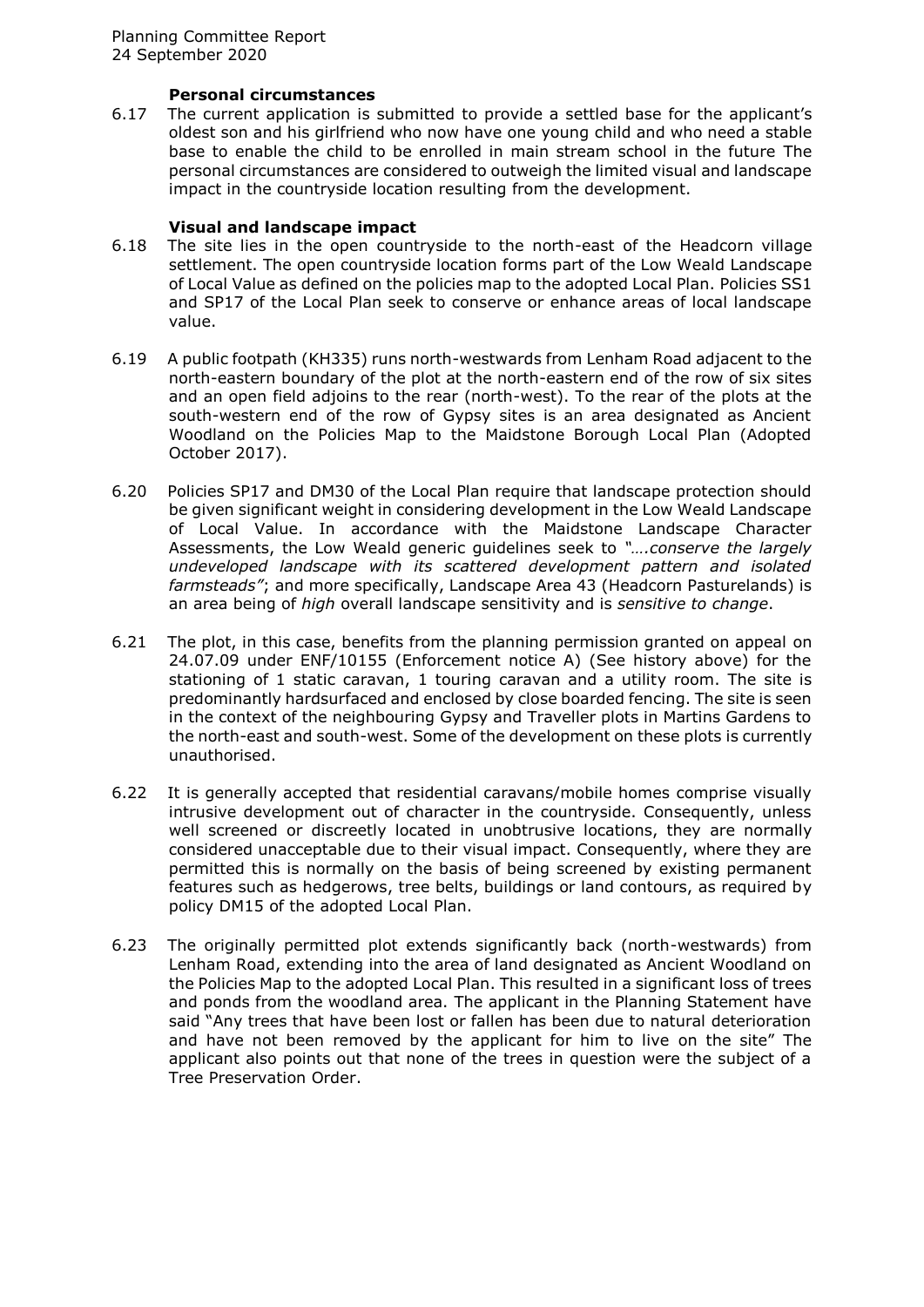- 6.24 There are currently two vehicular access points from Lenham Road, the first access serves the current application site at Oaklands/1 Martins Gardens, with the second access serving the other 5 plots. The previously approved application in August 2019 involved the removal of the direct access from Lenham Road to the application site with access provided from the existing internal service road.
- 6.25 In contrast to the earlier approval the current application seeks the retention of the existing access arrangements and the two existing access points on to Lenham Road (albeit only one relates to the current application site being considered with the second used to access the other five adjacent plots). The applicant states that the caravans on all 6 plots need to exit through the Oaklands/1 Martins Gardens entrance when leaving the site to be serviced.
- 6.26 Apart from the access, the remaining boundary of the application site fronting Lenham Road is defined by a timber boarded fence set behind what remains of the former more extensive trees and hedgerows to the road frontage. It appears that the fence was installed at the same time as the new entrance and the Council's records also show that this timber boarded fence is likely to be immune from planning enforcement action.
- 6.27 The site forms part of the Low Weald Landscape of Local Value as defined on the policies map to the adopted Local Plan and it is considered that the entrance and timber fence results in harm to the visual amenities, landscape and rural character of the area. Notwithstanding this identified ham, the benefits from the current proposal with the removal of the caravans on the northern part of the site and the introduction of a 5m wide native species landscaped buffer zone between the caravans and the ancient woodland outweigh this identified negative visual harm. The proposal does not conflict with policies SP17, DM15 and DM30 of the adopted Local Plan.

#### **Cumulative impacts**

- 6.28 Guidance set out in the PPTS states that Local Planning Authorities should strictly limit new traveller development in the countryside but also states that where sites are in rural areas they should not dominate the nearest settled community and/or place undue pressure on local infrastructure.
- 6.29 Adopted Local Plan policy DM15 states, amongst other criteria to be met in Gypsy and Traveller development, that permission will be granted if a site would not significantly harm the landscape and rural character of an area due to cumulative effect.
- 6.30 There are various gypsy and traveller sites in the vicinity of the current application plot – both authorised and unauthorised, including the five neighbouring plots in Martins Gardens to the north-east of the current application plot. The collective presence of these mobile home sites, together with the development on the current application plot and in Martins Gardens generally, is considered to erode the visual amenity and rural character of the area, particularly when viewed from Lenham Road in the case of the plots at the south-western end of Martins Gardens. Plots at the north-eastern end of Martins Gardens are viewed from the public footpath running north-west from Lenham Road adjacent to the plot at the north-eastern end of the row of six gypsy sites.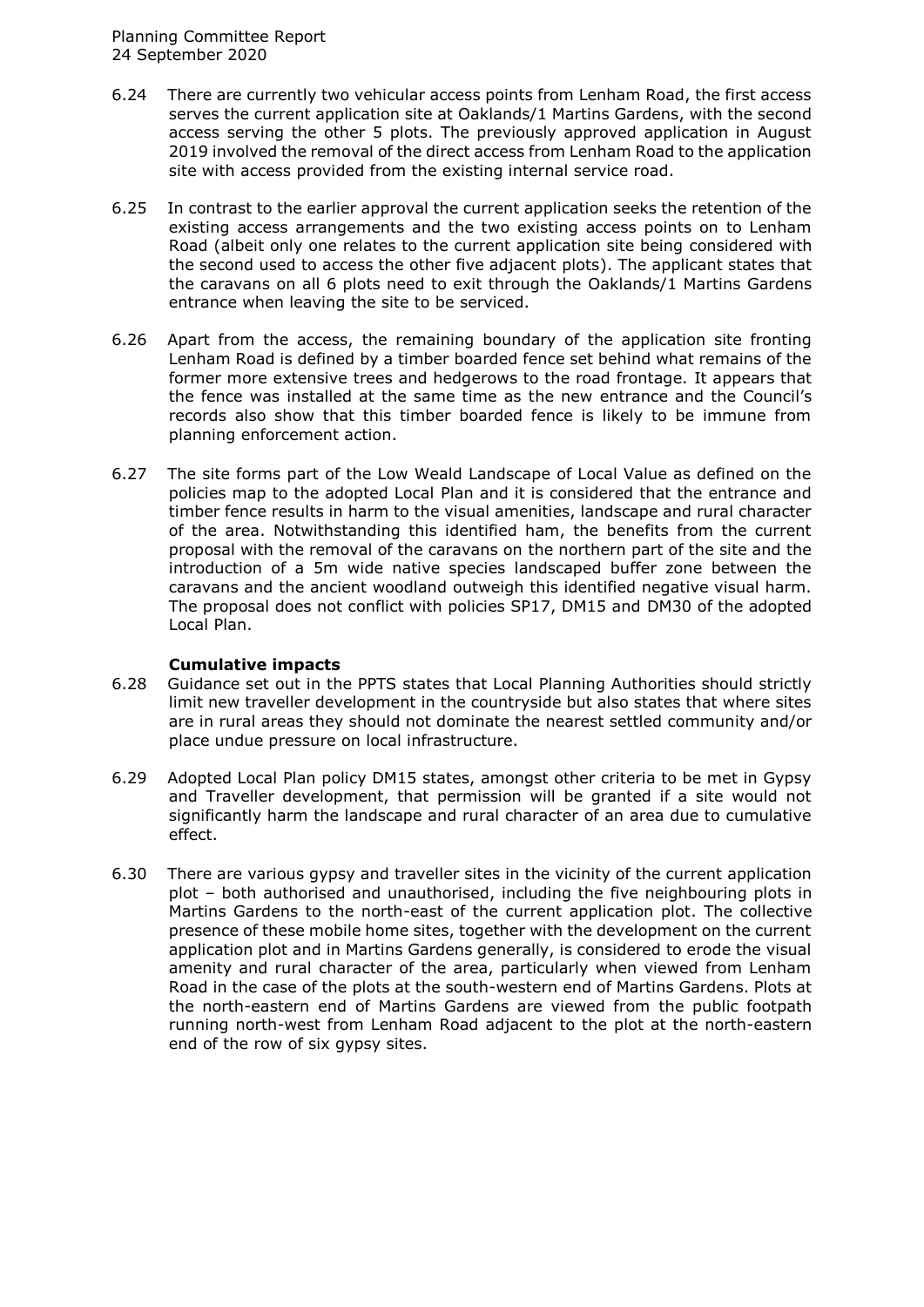

#### **Retained access arrangements (left hand side of the photo)**

6.31 In the context of the existing mobile home development in Martins Gardens generally, an additional mobile home and touring caravan on the current application plot is not likely to result in any significant additional cumulative effect in terms of its impact on the countryside and landscape. There will be some increased cumulative effect as a result of the combined effect of other current mobile home applications for the neighbouring Gypsy and Traveller plots in Martins Gardens but with the implementation of the landscape buffer and removal of caravans any additional impact will be mitigated. The combined cumulative effect in terms of impact on the countryside and landscape would not be in conflict with this aim of Local Plan Policy DM15. The visual impact of the proposed caravans was considered by officers and members in the assessment of the earlier planning application and found to be acceptable.

#### **Design**

6.32 The assessment below is structured around the categories used to assess proposals in design and access statements which are 'Use', 'Amount', 'Layout', 'Scale', 'Landscaping' and 'Appearance'.

#### Use

6.33 The use of the site and the status of the occupants of the caravans is considered earlier in this statement.

#### Amount

6.34 The current retrospective application involves the siting of 1 additional mobile and 1 additional tourer. The development description is identical to the earlier approval under application 18/506270/FULL and the amount of development is acceptable for this plot.

#### **Layout**

- 6.35 The proposed site layout is comparable to the layout previously considered acceptable by officers and members in the assessment of the earlier planning application.
- 6.36 The layout is considered acceptable in terms of the relationship between dwellings, internal circulation space and amenity.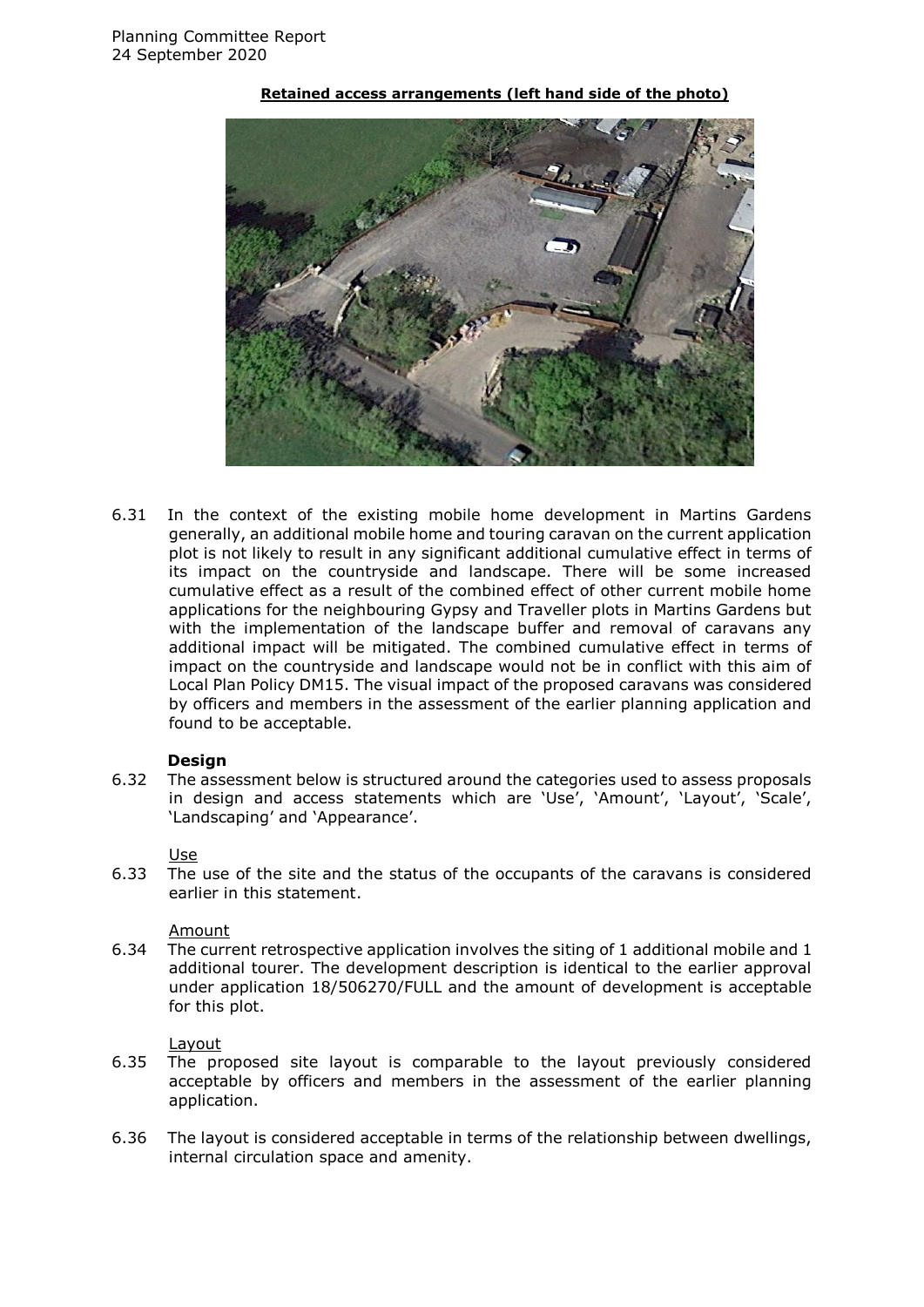Planning Committee Report 24 September 2020

**Scale** 

6.37 Whilst slightly raised off the ground, the proposed caravans are single storey. The width can be seen in the plans provided earlier in this statement and in the photograph below. As set out earlier in this report, the scale of the caravan is considered acceptable for the site, especially with the screening that is currently available.



# **Photograph from the front boundary.**

#### Landscaping

6.38 The applicant has submitted written information on landscaping in the Planning Statement referring to the potential provision of Hawthorn, Field Maple, Plum Cherry, Hazel, Blackthorn, Crab Apple, Privet, Dogwood, Rowan, Holly and Spindle. A planning condition is recommended seeking further details of landscaping and a timetable for the implementation of the agreed details.

#### Appearance

6.39 The appearance of the caravan can be seen in the photograph below. With the single storey height and the screening from public views the appearance of the buildings is acceptable and it is not considered reasonable to request alternative external facing materials. If thought necessary by members the painting of the caravan a darker colour could be considered and included as part of a planning condition.

#### **Siting sustainability**

6.40 Gypsy and traveller sites will almost inevitably be located in countryside locations, and in this case the site is less than 2km from the edge of Headcorn village (to the south-west of the site) with its local services, amenities and public transport links.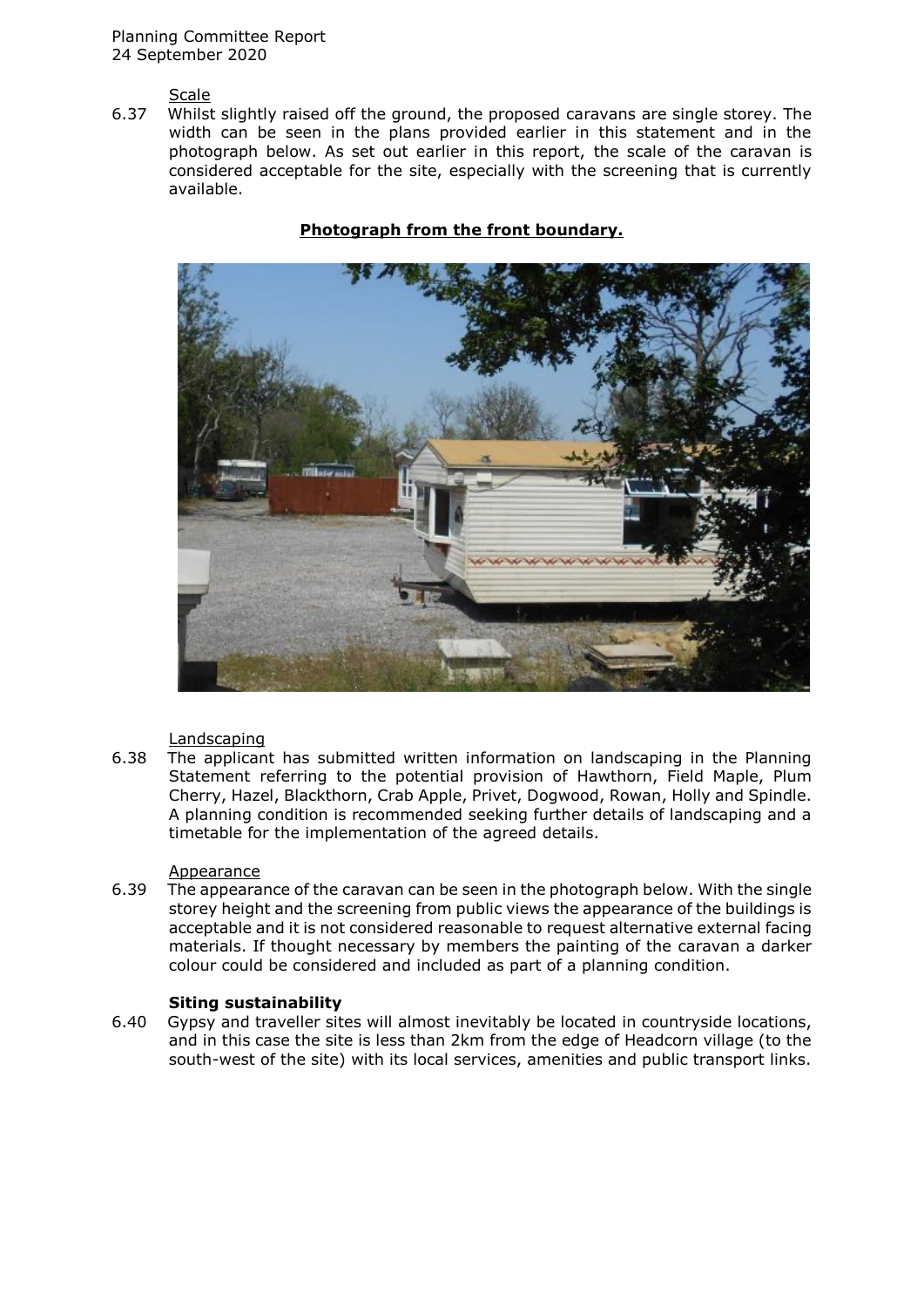Planning Committee Report 24 September 2020

6.41 Whilst located within part of the open countryside where residents would be reliant on the use of a car, the site is not so far removed from basic services and public transport links as to warrant a refusal of planning permission on grounds of being unsustainable, particularly given the nature of the development and development in the vicinity generally.

# **Residential amenity**

- 6.42 The site is adjoined to the north-east by neighbouring gypsy and traveller sites in Martins Gardens (Plots 1A, 1B, 2, 3 and 4 Martins Gardens). The application site and the neighbouring gypsy and traveller sites in Martins Gardens are not adjoined by residential properties and the closest neighbouring properties are on the opposite side of Lenham Road.
- 6.43 Given the nature of the neighbouring development and the separation between the gypsy and traveller development in Martins Gardens and the closest neighbouring residential properties on the opposite side of Lenham Road, it is not considered that the use of the current application plot for the stationing of one additional mobile home and one additional touring caravan (two mobile homes and two touring caravans in total) results in any unacceptable unneighbourly impact.
- 6.44 Given the scale of development on the plot, vehicular and pedestrian movements to and from the site via the proposed new access to the plot off the existing shared accessway serving the five neighbouring plots in Martins Gardens to the north-east are not likely to significantly impact on neighbouring property on the opposite side of Lenham Road. No overriding residential amenity issues are considered to be raised in the application.

#### **Parking and highway safety**

- 6.45 The current application seeks to retain the existing access arrangements with a separate access provided from the application site on to Lenham Road. This access is considered acceptable in relation to highway safety.
- 6.46 Adequate hard surface space is available within the plot for the parking of vehicles associated with the proposed mobile home use of the site and for vehicle manoeuvring enabling vehicles to enter and leave the site in a forward gear.
- 6.47 The level of additional vehicle movements to and from the site resulting from the additional mobile home and additional touring caravan on the plot is not likely to be so significant as to raise any overriding highway safety issues.
- 6.48 The impact of the development on the local highway network including access and parking arrangements have been considered by KCC as the Local Highways Authority. KCC Highways raise no objection to the planning application.

#### **Area of Ancient Woodland and ecological interests**

- 6.49 The land to the rear of the plots at the south-western end of the row of Gypsy and Traveller sites in Martins Gardens, including the rear half of the current plot at The Oaklands, is designated as Ancient Woodland.
- 6.50 The current application involves the removal of three caravans shown as being located in ancient woodland and the depth of the current mobile home plot reduced by around a half with a 5m wide native species landscaped buffer zone planted across the middle of the existing lot to mark the extent of the ancient woodland and to separate the retained and currently proposed caravans from the ancient woodland.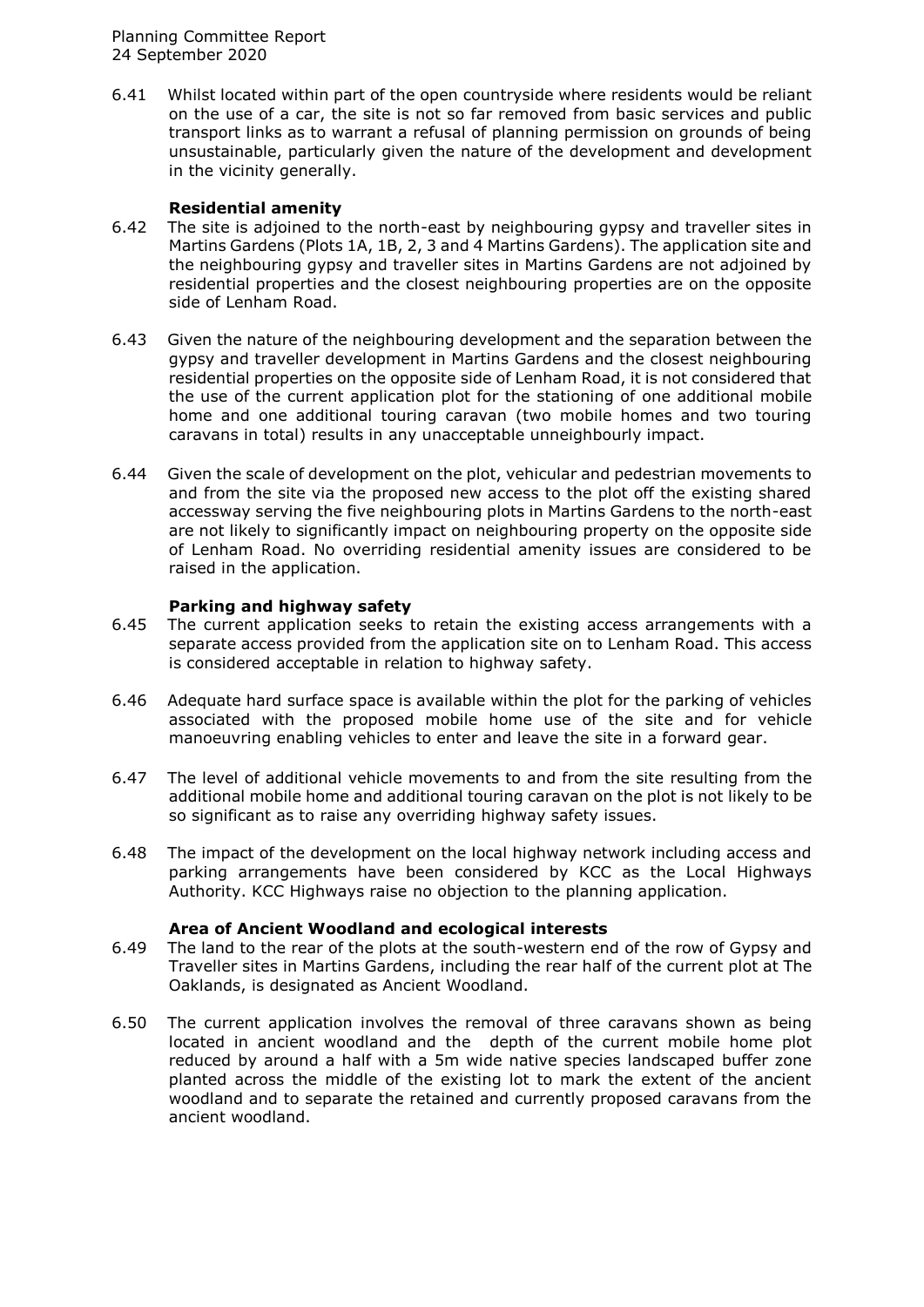- 6.51 Whilst the proposed reduced depth of the current mobile home plot still encroaches into the 15m buffer zone normally required between the proposed development and the Ancient Woodland, this was the case with the approval considered acceptable by members and officers in terms of the applications considered in 2019 The imposition of the 15 metre buffer would in addition leave little to no developable area on the site.
- 6.52 It is considered that the landscaped 5 metre wide buffer with native species tree and hedgerow planting will provide some mitigation for the harm which has taken place.
- 6.53 The plot is predominantly hardsurfaced and enclosed by close boarded fencing. The stationing of an additional mobile home and a touring caravan on the plot has limited potential to impact on any ecological interests at the site. Any impact on ecological interests at the plot would have already taken place.
- 6.54 Records show that Great Crested Newts have previously been recorded within this area and there is no reason to suggest that they are not still present within the surrounding area. However, as the quality of habitat has significantly declined, there has been a reduction in foraging and commuting habitat for terrestrial species such as (but not necessarily limited to) the Great Crested Newt to and from surrounding habitats. As such, the loss and deterioration of habitat as a result of the Gypsy and Traveller use of the plots in Martins Gardens which has taken place would be considered to have a negative impact on the wildlife and ecological interests of the site and immediate surroundings.

#### **Relationship of the application site to designated Ancient Woodland (Ancient Woodland shown as green hatching)**

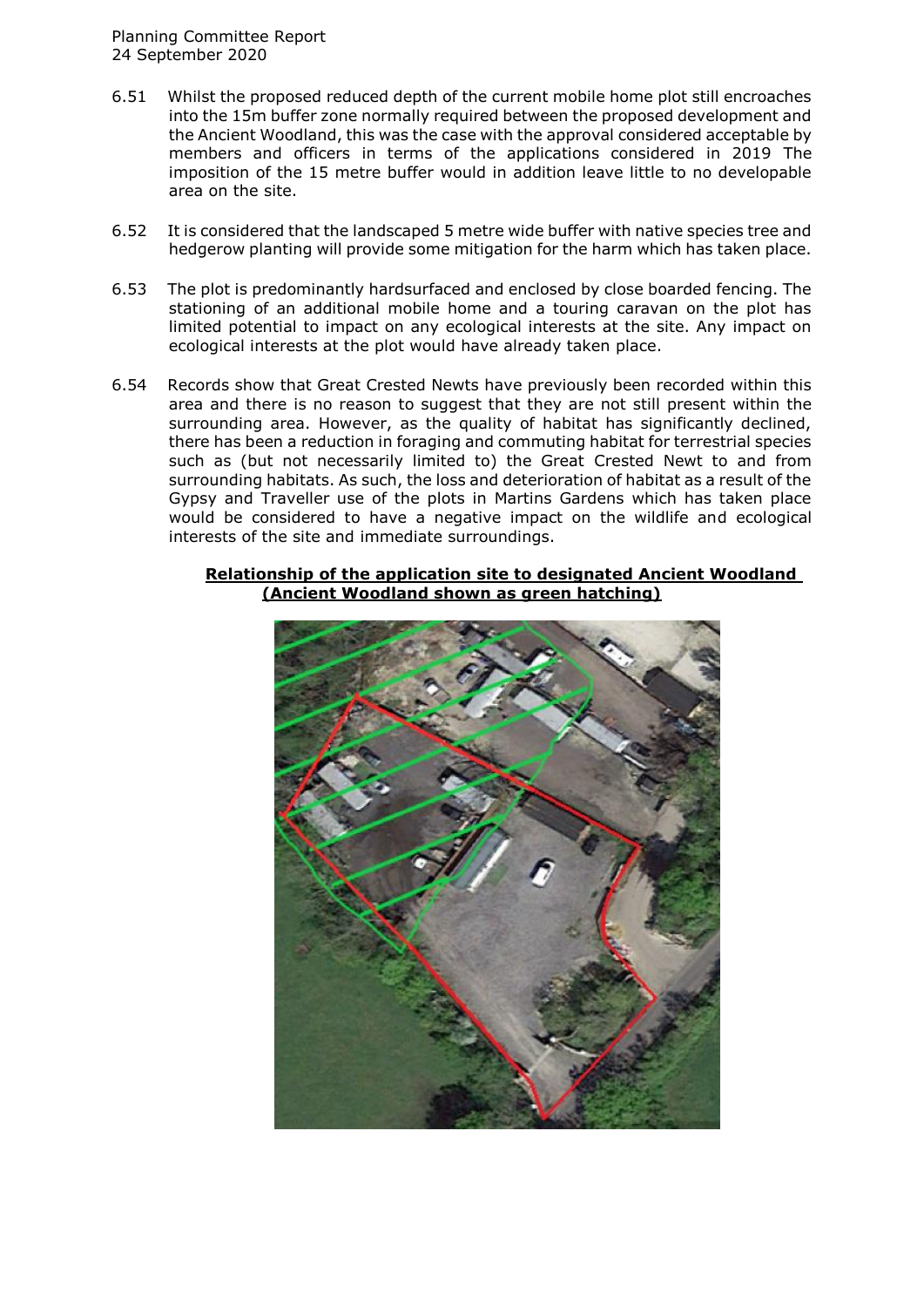6.55 The implementation of a scheme of native species tree and hedgerow planting to provide a landscaped buffer will enhance the ecological/biodiversity interests at the site. As such, a grant of planning permission for the additional mobile home and touring caravan on the current application plot, together with native species landscaping/planting to be secured by planning condition, would enable ecological mitigation and/or enhancements to be secured by condition in accordance with Government guidance in the NPPF (para. 175).

# **Human Rights and Equality**

- 6.43 Article 8 of the European Convention on Human Rights, as incorporated into UK law by the Human Rights Act 1998, protects the right of an individual to, amongst other things, a private and family life and home. Furthermore, the courts have held that the best interest of the children shall be a primary consideration in all decisions concerning children including planning decisions. Due regard has been had to the Public Sector Equality Duty (PSED) contained in the Equality Act 2010. The ethnic origins of the applicant and his family and their traditional way of life are to be accorded weight under the PSED.
- 6.44 Apart from the desire to provide additional mobile home accommodation for a family member of the established occupiers of the site, the partner and a young child, no other health, education or personal circumstances have been presented as part of the application in order to justify the siting of the additional mobile home on the land in the open countryside location. The needs of the existing family members, including children, in this instance, are considered to outweigh the limited visual harm to the countryside landscape.

# **7. CONCLUSION**

- 7.01 The plot, the subject of this application, benefits from the planning permission granted on appeal 24.07.09 under ENF/10155 (Enforcement notice A) for the stationing of 1 static caravan, 1 touring caravan and a utility room. A previous recent application (18/506273/FULL) for one additional mobile home and one tourer was approved by members with the decision issued on the 12.08.2019. The current application involves the same number of caravans in a revised layout.
- 7.02 The site is an established Gypsy and Traveller plot within Martins Gardens which comprises a row of six such plots – both authorised and unauthorised. The plot is at the south-western end of the six plots.
- 7.03 The current application for one additional mobile home and one touring caravan represents the same number of caravans as was previously approved in 2019. In the context of the existing and proposed Gypsy and Traveller development in Martins Gardens, the additional mobile home and touring caravan proposed in this application, together with the removal of existing caravans in the rear part of the site and implementation of a scheme of native species tree and hedgerow planting to provide a landscape buffer, will not have a significant and unacceptable harmful visual and landscape impact in the locality.
- 7.04 The current plot extends significantly into the designated area of Ancient Woodland to the rear of the plot. The proposed reduction in the depth of the current plot will allow the rear part of the existing site which forms part of the area designated as Ancient Woodland to be landscaped with native species tree and hedgerow planting which will provide some mitigation for the harm which has taken place. Full details and implementation of the landscaping/planting scheme can be secured by planning condition.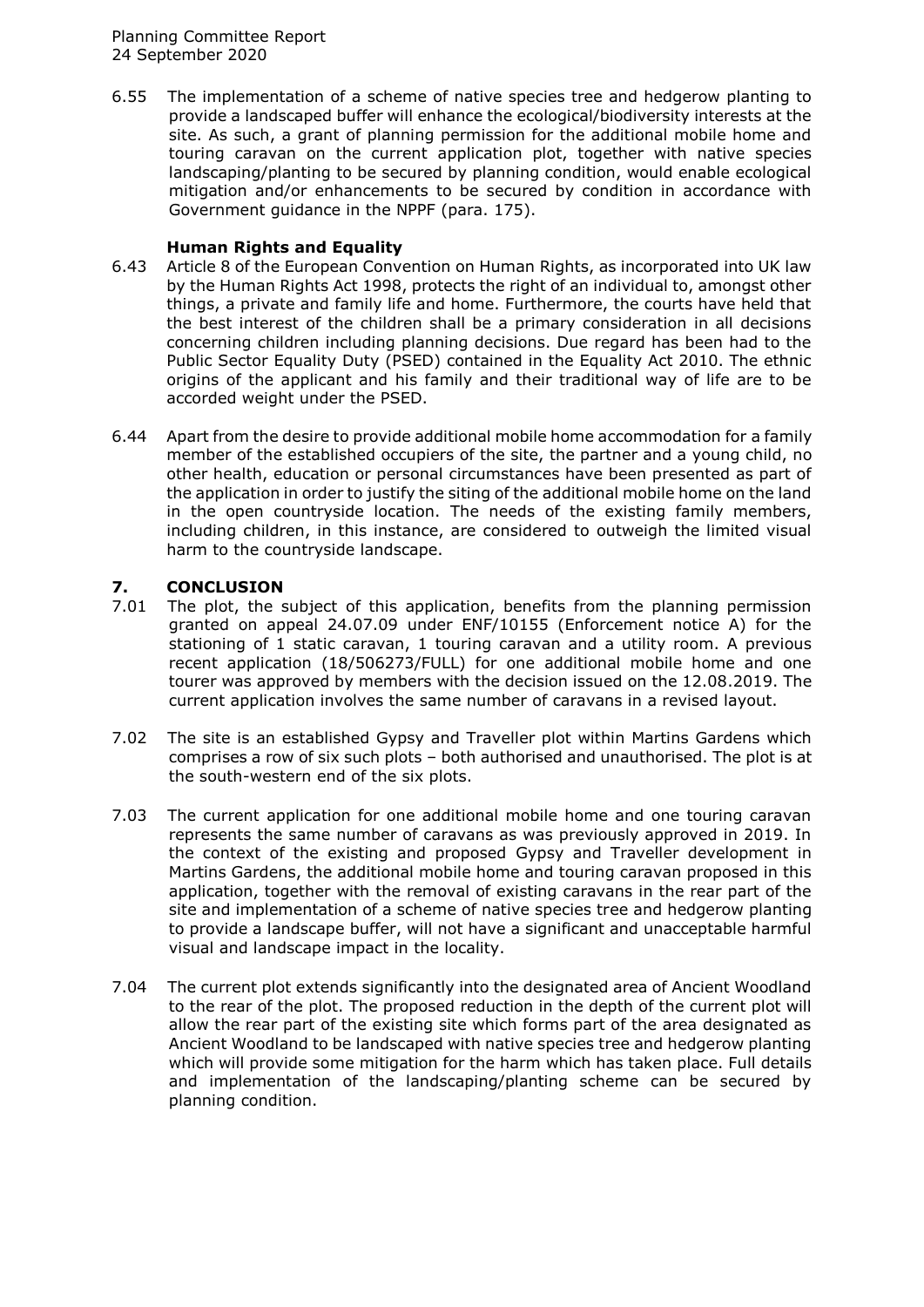- 7.05 The native species planting proposed will enhance ecology/biodiversity at the site and further ecological mitigation and/or enhancements can be secured by planning condition in accordance with Government guidance in the NPPF (para. 175).
- 7.06 The proposed additional mobile home is to accommodate a family member of the established occupiers of the Martins Gardens site. A condition is recommended on any grant of planning permission to ensure that the additional mobile home is not occupied by any persons other than gypsies and travellers as defined in Planning Policy for Travellers Sites, August 2015.

# **8. RECOMMENDATION**

GRANT planning permission subject to the following conditions:

1) The additional mobile home and tourer hereby approved shall not be occupied by any persons other than gypsies and travellers as defined in Planning Policy for Traveller Sites, August 2015 (or any subsequent definition that supersedes that document) Reason: The site is in an area where the stationing of caravans/mobile homes is not normally permitted and an exception has been made to provide accommodation

solely for gypsies/travellers who satisfy the requirements for Gypsy and Traveller Caravan Sites.

- 2) No more than four caravans, as defined by the Caravan Sites and Control of Development Act 1960 and the Caravan Sites Act 1968, shall be stationed on the site at any one time, of which no more than two shall be static caravans or mobile homes, and no further caravans shall be placed at any time anywhere within the site. The two static caravans or mobile homes shall be stationed on the site only in the positions shown on the plan (Proposed Block Plan) hereby approved. Reason: To safeguard the visual amenity, character and appearance of the open countryside location which forms part of the designated Low Weald Landscape of Local Value.
- 3) No commercial activities shall take place on the land at any time, including the storage of materials and/or livery use. No vehicles over 3.5 tonnes shall be stationed, stored or parked on the site and not more than four vehicles shall be stationed, stored or parked on the site at any one time. Reason: To safeguard the visual amenity, character and appearance of the open countryside location which forms part of the designated Low Weald Landscape of Local Value and local amenity generally.
- 4) The use hereby permitted shall cease and all caravans, structures, equipment and materials brought onto the land for the purposes of such use shall be removed and the land restored to its condition before the development took place within 6 weeks of the date of failure to meet any one of the requirements set out in (i) to (iv) below:
	- (i) within 6 weeks of the date of this decision a Site Development Scheme, hereafter referred to as the 'Scheme', shall have been submitted for the written approval of the Local Planning Authority. The Scheme shall include details of: the external appearance of the mobile home means of enclosure, extent of hardstanding and parking; the means of foul and surface water drainage of the site; proposed and existing external lighting on the boundary of and within the site; new tree and hedgerow planting for the formation of a 5m wide landscape buffer zone to the repositioned north-western boundary of the plot including details of species, plant sizes and proposed numbers and densities; measures to enhance biodiversity at the site; and, the said Scheme shall include a timetable for its implementation.